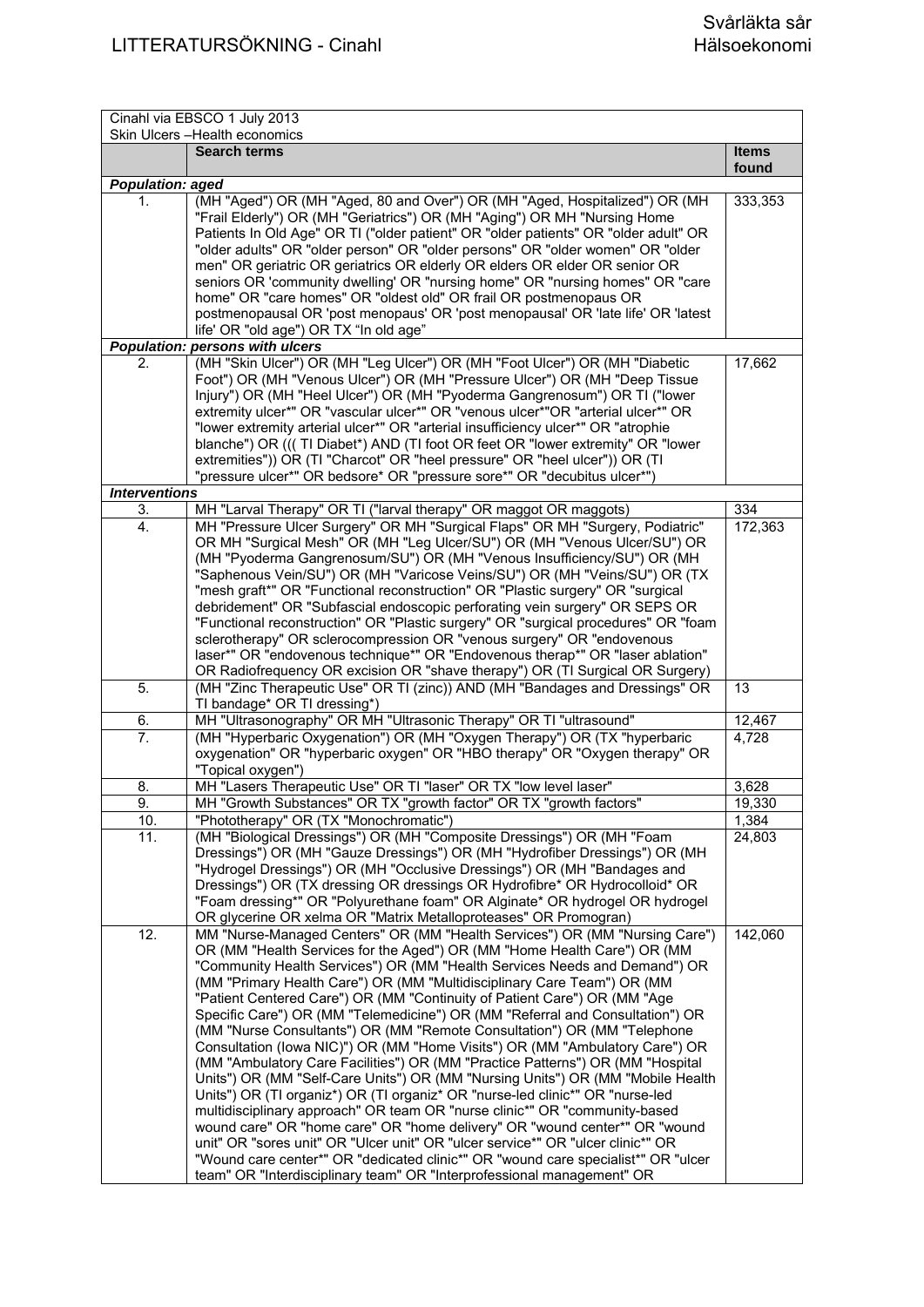|                         | Multidisciplinary OR "Teledermatological monitoring" OR "Reorganization of care"<br>OR "ulcer strategy" OR "models of care" OR "foot team" OR "foot care team" OR<br>"foot center" OR "limb salvage team") |         |
|-------------------------|------------------------------------------------------------------------------------------------------------------------------------------------------------------------------------------------------------|---------|
| $\overline{13}$ .       | (MH "Diabetic Foot/PC") OR (MH "Foot Ulcer/PC") OR (MH "Foot Orthoses") OR<br>(MH "Orthoses") OR MH "Shoes" OR MH "Podiatry Practice" OR MH "Casts" OR                                                     | 14,657  |
|                         | (TX Footwear OR "Foot orthos*" OR "Leg orthos*" OR orthoses OR insoles OR<br>"offloading intervention*" OR "offloading device*" OR "podiatric care" OR "podiatrist                                         |         |
| 14.                     | care") OR (TI cast*)<br>3 OR 4 OR 5 OR 6 OR 7 OR 8 OR 9 OR 10 OR 11 OR 12 OR 13                                                                                                                            | 374,300 |
| <b>Health economics</b> |                                                                                                                                                                                                            |         |
| 15.                     | (MH "Economics") OR (MH "Costs and Cost Analysis+") OR (MH "Economic                                                                                                                                       | 82,226  |
|                         | Aspects of Illness") OR (MH "Economic Value of Life") OR (MH "Economics,                                                                                                                                   |         |
|                         | Dental") OR (MH "Economics, Pharmaceutical") OR (MH "Fees and Charges+") OR<br>(MH "Quality-Adjusted Life Years") OR (TI "cost utility" OR "cost/utility" OR                                               |         |
|                         | "cost/benefit" OR "cost benefit" OR "cost effectiveness" OR "cost of illness" OR                                                                                                                           |         |
|                         | "cost analysis" OR "cost consequence" OR "cost consequences" OR "cost saving"                                                                                                                              |         |
|                         | Or "cost savings" OR "cost breakdown" OR "cost lowering" OR "cost loweings" OR                                                                                                                             |         |
|                         | "cost estimate" OR "cost estimates" OR "cost variable" OR "cost variables" OR "cost<br>allocation" OR "cost control" OR "cost per unit" OR "value for money" OR                                            |         |
|                         | pharmacoeconomic* OR "icer" OR economic evaluation* OR "economic analyses"                                                                                                                                 |         |
|                         | OR "economic study" OR "economic studies" OR galy* OR "quality adjusted life" OR                                                                                                                           |         |
|                         | "disability adjusted life" OR daly* OR qald* OR qale* OR qtime* OR "hye" OR "hyes"                                                                                                                         |         |
|                         | OR "healthy year equivalent" OR "healthy year equivalents" OR "healthy years<br>equivalent" OR "healthy years equivalents" OR "quality of well being" OR "qwb" OR                                          |         |
|                         | "eurogol" OR "eq5d" OR "eq 5d" OR "health utilities index" OR "hui" OR "hui2" OR                                                                                                                           |         |
|                         | "hui3" OR "rosser" OR "sf 6" OR "sf6" OR "sf6D" OR "sf 6D" OR "short form 6D" OR                                                                                                                           |         |
|                         | "time trade off" OR "time tradeoff" OR "standard gamble" OR "willingness to pay"                                                                                                                           |         |
|                         | OR "willingness to accept" OR "willing to pay") OR (AB "cost utility" OR "cost/utility"                                                                                                                    |         |
|                         | OR "cost/benefit" OR "cost benefit" OR "cost effectiveness" OR "cost of illness" OR<br>"cost analysis" OR "cost consequence" OR "cost consequences" OR "cost saving"                                       |         |
|                         | Or "cost savings" OR "cost breakdown" OR "cost lowering" OR "cost loweings" OR                                                                                                                             |         |
|                         | "cost estimate" OR "cost estimates" OR "cost variable" OR "cost variables" OR "cost                                                                                                                        |         |
|                         | allocation" OR "cost control" OR "cost per unit" OR "value for money" OR                                                                                                                                   |         |
|                         | pharmacoeconomic* OR "icer" OR economic evaluation* OR "economic analyses"                                                                                                                                 |         |
|                         | OR "economic study" OR "economic studies" OR galy* OR "quality adjusted life" OR<br>"disability adjusted life" OR daly* OR qald* OR qale* OR qtime* OR "hye" OR "hyes"                                     |         |
|                         | OR "healthy year equivalent" OR "healthy year equivalents" OR "healthy years                                                                                                                               |         |
|                         | equivalent" OR "healthy years equivalents" OR "quality of well being" OR "qwb" OR                                                                                                                          |         |
|                         | "eurogol" OR "eq5d" OR "eq 5d" OR "health utilities index" OR "hui" OR "hui2" OR                                                                                                                           |         |
|                         | "hui3" OR "rosser" OR "sf 6" OR "sf6" OR "sf6D" OR "sf 6D" OR "short form 6D" OR<br>"time trade off" OR "time tradeoff" OR "standard gamble" OR "willingness to pay"                                       |         |
|                         | OR "willingness to accept" OR "willing to pay") OR TI (economic* OR cost OR costs                                                                                                                          |         |
|                         | OR costing OR costly)                                                                                                                                                                                      |         |
| <b>Combined sets</b>    |                                                                                                                                                                                                            |         |
| 16.                     | 1 AND 2 AND 14 AND 15                                                                                                                                                                                      | 127     |

The search result, usually found at the end of the documentation, forms the list of abstracts

AB = Abstract

- AU = Author
- DE = Term from the thesaurus
- MH = Term from the "Cinahl Headings" thesaurus
- MM = Major Concept
- $TI = Title$

TX = All Text. Performs a keyword search of all the database's searchable fields

- ZC = Methodology Index
- \* = Truncation
- " " = Citation Marks; searches for an exact phrase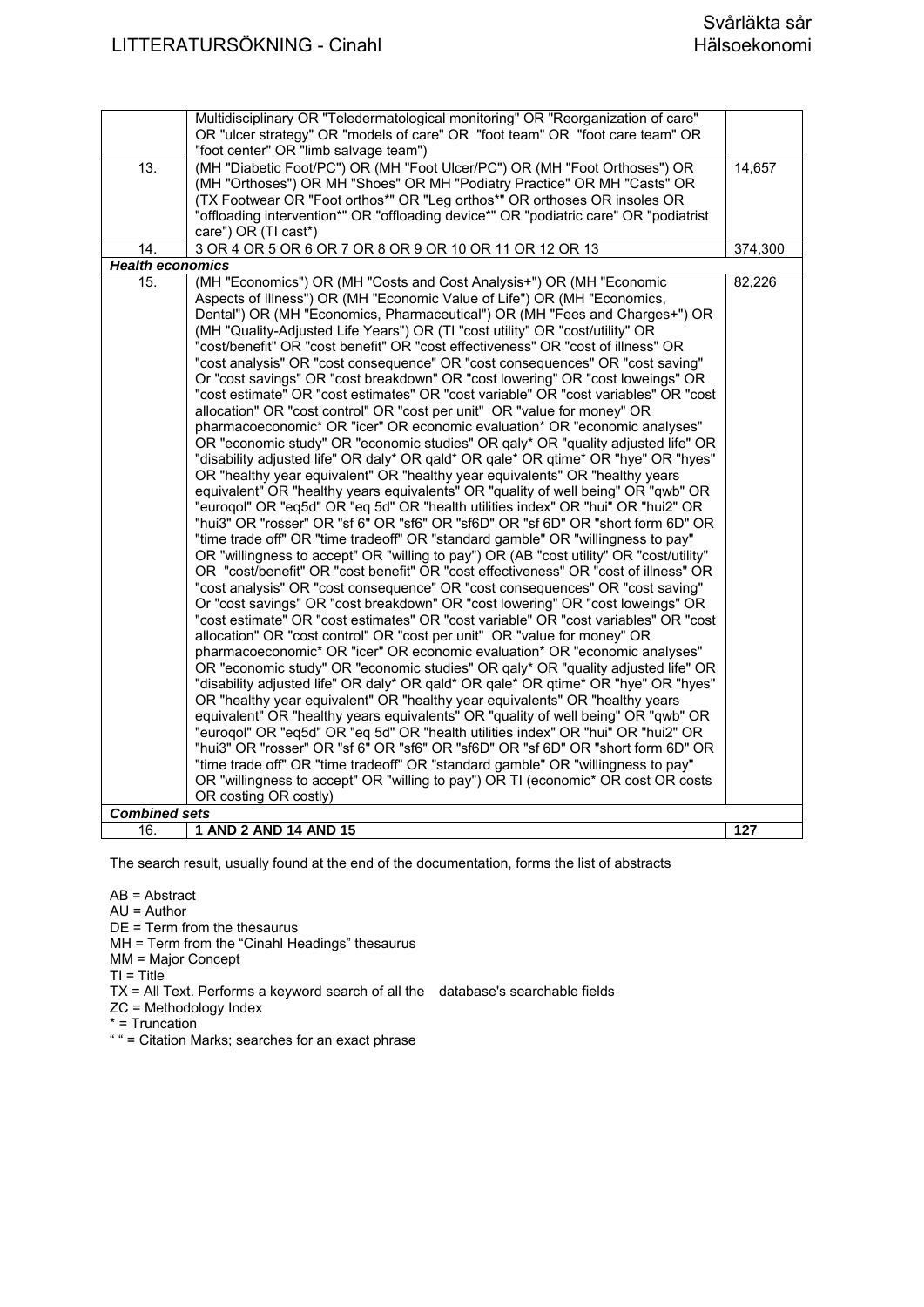## LITTERATURSÖKNING -Cochrane Svårläkta sår<br>LITTERATURSÖKNING -Cochrane Svårläkta sår

| Cochrane Library via Wiley 2 July 2013 (Economic Evaluations, EED) |              |  |
|--------------------------------------------------------------------|--------------|--|
| Slow-healing Wounds in the Elderly - Economic evaluations          |              |  |
| <b>Search terms</b>                                                | <b>Items</b> |  |
|                                                                    | found        |  |
| <b>Population: aged</b>                                            |              |  |
| Aged[MeSH]                                                         | 672          |  |
| Population: persons with skin ulcers                               |              |  |
| Skin ulcer[MesH]<br>2.                                             | 1662         |  |
| <b>Combined sets</b>                                               |              |  |
| <b>1 AND 2</b><br>3.                                               | EED/0        |  |

The search result, usually found at the end of the documentation, forms the list of abstracts

[AU] = Author [MAJR] = MeSH Major Topic [MeSH] = Term from the Medline controlled vocabulary, including terms found below this term in the MeSH hierarchy [MeSH:NoExp] = Does not include terms found below this term in the MeSH hierarchy Systematic[SB] = Filter for retrieving systematic reviews  $[TI] = Title$ [TIAB] = Title or abstract [TW] = Text Word  $* = \overline{T}$ runcation " " = Citation Marks; searches for an exact phrase CDSR = Cochrane Database of Systematic Review

CENTRAL = Cochrane Central Register of Controlled Trials, "trials" CRM = Method Studies

DARE = Database Abstracts of Reviews of Effects, "other reviews"

EED = Economic Evaluations

HTA = Health Technology Assessments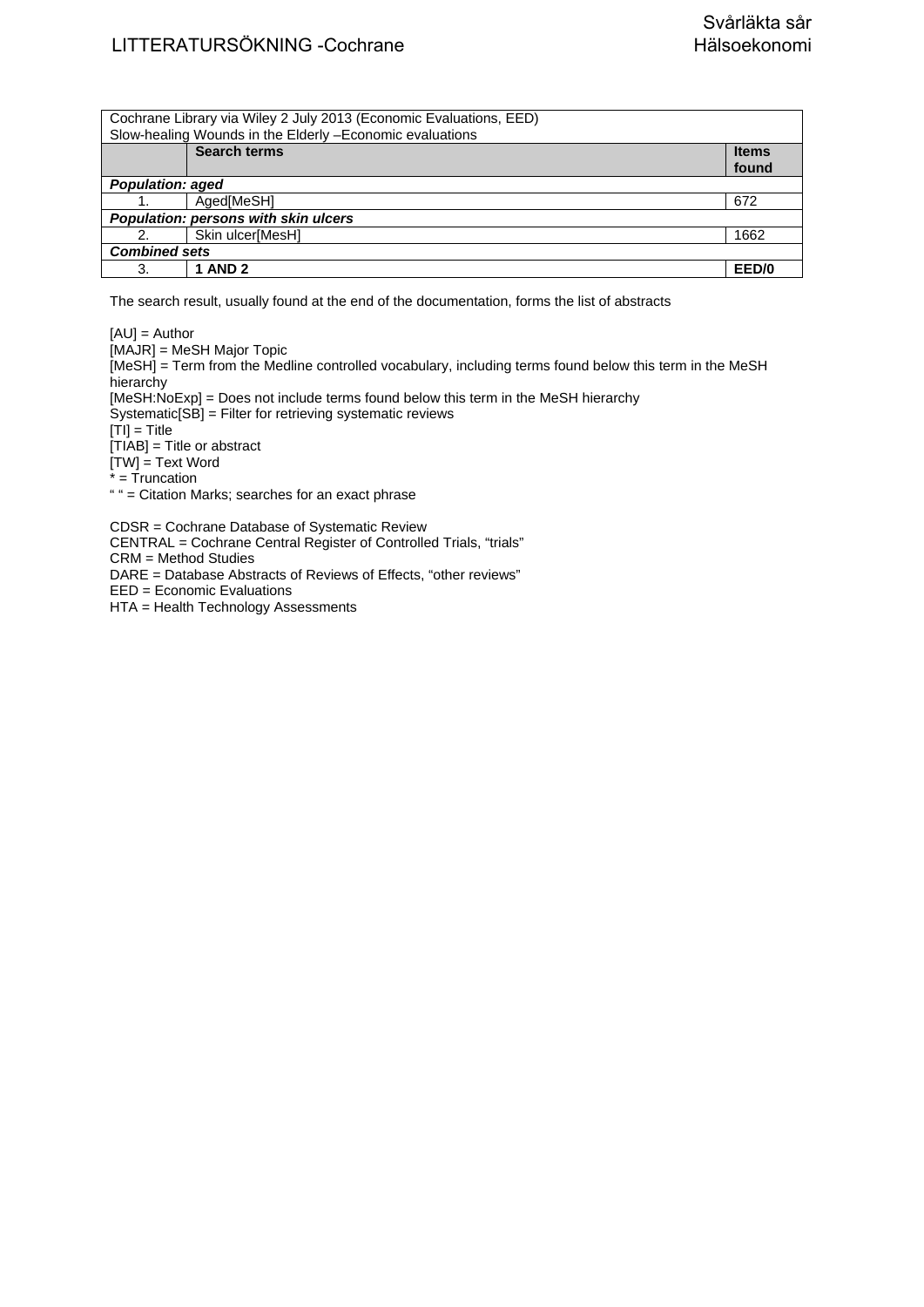|                            | EMBASE via Embase.com 1 July 2013                                                                                                                                                                                                                                                                                                                                                                                                                                                                                                                                                                                                                                                                                                                                                                                                                                                                                                                                                                                                                                                                                                                                                                                |               |
|----------------------------|------------------------------------------------------------------------------------------------------------------------------------------------------------------------------------------------------------------------------------------------------------------------------------------------------------------------------------------------------------------------------------------------------------------------------------------------------------------------------------------------------------------------------------------------------------------------------------------------------------------------------------------------------------------------------------------------------------------------------------------------------------------------------------------------------------------------------------------------------------------------------------------------------------------------------------------------------------------------------------------------------------------------------------------------------------------------------------------------------------------------------------------------------------------------------------------------------------------|---------------|
|                            | Skin Ulcers - Health economics<br>Search terms                                                                                                                                                                                                                                                                                                                                                                                                                                                                                                                                                                                                                                                                                                                                                                                                                                                                                                                                                                                                                                                                                                                                                                   | <b>Items</b>  |
|                            |                                                                                                                                                                                                                                                                                                                                                                                                                                                                                                                                                                                                                                                                                                                                                                                                                                                                                                                                                                                                                                                                                                                                                                                                                  | found         |
| <b>Population: aged</b>    |                                                                                                                                                                                                                                                                                                                                                                                                                                                                                                                                                                                                                                                                                                                                                                                                                                                                                                                                                                                                                                                                                                                                                                                                                  |               |
| 1.                         | 'aged'/de OR 'aged hospital patient'/de OR 'frail elderly'/de OR 'very elderly'/de OR<br>'geriatric patient'/de OR "older patient":ti OR "older patients":ti OR "older adult":ti OR<br>"older adults":ti OR "older person":ti OR "older persons":ti OR "older women":ti OR<br>"older men":ti OR geriatric:ti OR geriatrics:ti OR elderly:ti OR elders:ti OR elder:ti<br>OR senior:ti OR seniors:ti OR 'community dwelling':ti OR "nursing home":ti OR<br>"nursing homes":ti OR "care home":ti OR "care homes":ti OR "oldest old":ti OR frail:ti<br>OR postmenopaus: ti OR postmenopausal: ti OR 'post menopaus': ti OR 'post<br>menopausal':ti OR 'late life':ti OR 'latest life':ti OR "old age":ti OR (older NEAR/2<br>people):ti OR (older NEAR/2 people):ti                                                                                                                                                                                                                                                                                                                                                                                                                                                  | 1,428,51<br>0 |
|                            | Population: persons with skin ulcer                                                                                                                                                                                                                                                                                                                                                                                                                                                                                                                                                                                                                                                                                                                                                                                                                                                                                                                                                                                                                                                                                                                                                                              |               |
| 2.                         | 'skin ulcer'/mj OR 'decubitus'/exp/mj OR 'diabetic foot'/exp/mj OR 'foot ulcer'/exp/mj<br>OR 'leg ulcer'/exp/mj                                                                                                                                                                                                                                                                                                                                                                                                                                                                                                                                                                                                                                                                                                                                                                                                                                                                                                                                                                                                                                                                                                  | 15,012        |
| <b>Interventions</b><br>3. | 'maggot therapy'/de OR maggot:ti OR maggots:ti                                                                                                                                                                                                                                                                                                                                                                                                                                                                                                                                                                                                                                                                                                                                                                                                                                                                                                                                                                                                                                                                                                                                                                   | 392           |
| 4.                         | 'skin surgery'/exp OR 'plastic surgery'/de OR "mesh graft":ti:ab OR "Functional<br>reconstruction":ti:ab OR "Plastic surgery":ti:ab OR "surgical debridement":ti:ab OR<br>'leg ulcer'/mj/dm_su OR 'leg varicosis'/mj/dm_su OR 'ablation therapy'/exp OR<br>'sclerotherapy'/exp OR 'radiofrequency ablation'/exp OR 'vein surgery'/exp OR<br>'Vascular surgery'/de OR 'endovascular surgery'/exp OR 'endoscopy'/exp OR ('mesh<br>graft':ab,ti OR 'subfascial endoscopic perforating vein surgery':ab,ti OR seps:ab,ti<br>OR 'functional reconstruction':ab,ti OR 'plastic surgery':ab,ti OR 'surgical<br>procedures':ab,ti OR 'foam sclerotherapy':ab,ti OR sclerocompression:ab,ti OR<br>'venous surgery':ab,ti OR 'endovenous laser':ab,ti OR 'endovenous technique':ab,ti<br>OR 'endovenous therapy':ab,ti OR 'laser ablation':ab,ti OR radiofrequency:ab,ti OR<br>excision:ab,ti OR 'shave therapy':ab,ti OR surgical:ti OR surgery:ti)                                                                                                                                                                                                                                                                       | 806,854       |
| 5.                         | ('bandage'/exp OR dressing*:ti) AND ('zinc'/de OR 'zinc oxide'/de OR zink:ti)                                                                                                                                                                                                                                                                                                                                                                                                                                                                                                                                                                                                                                                                                                                                                                                                                                                                                                                                                                                                                                                                                                                                    | 79            |
| 6.                         | 'ultrasound'/exp OR 'ultrasound therapy'/exp Or ultrasound:ti                                                                                                                                                                                                                                                                                                                                                                                                                                                                                                                                                                                                                                                                                                                                                                                                                                                                                                                                                                                                                                                                                                                                                    | 126,586       |
| 7.                         | 'hyperbaric oxygen'/de OR "hyperbaric oxygenation":ti:ab OR "hyperbaric<br>oxygen":ti:ab OR "HBO therapy":ti:ab OR "Oxygen therapy":ti:ab OR "Topical<br>oxygen":ti:ab                                                                                                                                                                                                                                                                                                                                                                                                                                                                                                                                                                                                                                                                                                                                                                                                                                                                                                                                                                                                                                           | 12,811        |
| 8.                         | 'low level laser therapy'/de OR 'laser':ti                                                                                                                                                                                                                                                                                                                                                                                                                                                                                                                                                                                                                                                                                                                                                                                                                                                                                                                                                                                                                                                                                                                                                                       | 53,873        |
| 9.                         | 'growth factor'/exp OR 'granulocyte macrophage colony stimulating factor'/exp OR<br>'fibroblast'/exp OR 'endothelial cell growth factor'/exp OR 'collagen'/de OR 'matrix<br>metalloproteinase inhibitor'/exp                                                                                                                                                                                                                                                                                                                                                                                                                                                                                                                                                                                                                                                                                                                                                                                                                                                                                                                                                                                                     | 497,243       |
| 10.                        | 'phototherapy'/exp OR 'monochromatic':ti OR 'monochromatic phototherapy':ti:ab                                                                                                                                                                                                                                                                                                                                                                                                                                                                                                                                                                                                                                                                                                                                                                                                                                                                                                                                                                                                                                                                                                                                   | 40,822        |
| 11.                        | 'bandages and dressings'/exp/de OR 'polyurethan'/de OR 'extracellular matrix'/de<br>OR 'amelogenin'/de OR 'glycerol'/exp OR Hydrofibre*:ti:ab OR Hydrocolloid*:ti:ab<br>OR "Foam dressing":ti:ab OR "Polyurethane foam":ti:ab OR Alginate*:ti:ab OR<br>hydrogel:ti:ab OR hydrogels:ti:ab OR glycerine:ti OR xelma:ti:ab OR "Matrix<br>Metalloproteases":ti:ab OR Promogran:ti:ab                                                                                                                                                                                                                                                                                                                                                                                                                                                                                                                                                                                                                                                                                                                                                                                                                                 | 123,613       |
| 12.                        | 'organization and management'/exp OR 'support group'/de OR 'health center'/exp<br>OR 'medical specialist'/de OR 'community care'/exp OR 'telemedicine'/de OR<br>'teleconsultation'/exp OR 'telesurgery'/exp OR 'patient care'/de OR 'patient care<br>planning/de OR 'patient referral'/exp OR 'rapid response team'/de OR 'nurse-led<br>clinic':ti OR 'nurse-led multidisciplinary approach':ti OR team:ti OR 'nurse clinic':ti<br>OR 'community-based wound care':ti OR 'community leg ulcer care':ti OR<br>'community leg-ulcer service':ti OR 'home care':ti OR 'home delivery':ti OR 'wound<br>center':ti OR 'wound unit':ti OR 'sores unit':ti OR 'ulcer unit':ti OR 'ulcer service':ti OR<br>'ulcer clinic':ti OR 'diabetic foot unit':ti OR 'wound care center':ti OR 'dedicated<br>clinic':ti OR 'wound care specialist':ti OR 'ulcer team':ti OR 'interdisciplinary team':ti<br>OR 'interprofessional management':ti OR 'multidisciplinary management':ti OR<br>'multidisciplinary setting':ti OR 'multidisciplinary system':ti OR multidisciplinary:ti OR<br>'teledermatological monitoring':ti OR 'reorganization of care':ti OR 'ulcer strategy':ti<br>OR 'models of care':ti OR team:ti OR teams:ti | 768,028       |
| 13.                        | 'shoe'/de OR 'orthopedics'/de OR 'podiatry'/de OR 'orthotics'/exp OR 'brace'/exp OR<br>'plaster cast'/de OR 'diabetic foot'/exp/dm_pc OR Footwear:ti:ab OR "Foot<br>orthos":ti:Ab OR "Leg orthos":ti:ab OR orthoses:ti:ab OR insoles:ti:ab OR "offloading<br>intervention":ti:ab OR "offloading device":ti:ab OR cast*:ti OR "podiatric care":ti:ab<br>OR "podiatrist care":ti:ab                                                                                                                                                                                                                                                                                                                                                                                                                                                                                                                                                                                                                                                                                                                                                                                                                                | 37,732        |
| 14.                        | 3 OR 4 OR 5 OR 6 OR 7 OR 8 OR 9 OR 10 OR 11 OR 12 OR 13                                                                                                                                                                                                                                                                                                                                                                                                                                                                                                                                                                                                                                                                                                                                                                                                                                                                                                                                                                                                                                                                                                                                                          | 2,291,59<br>5 |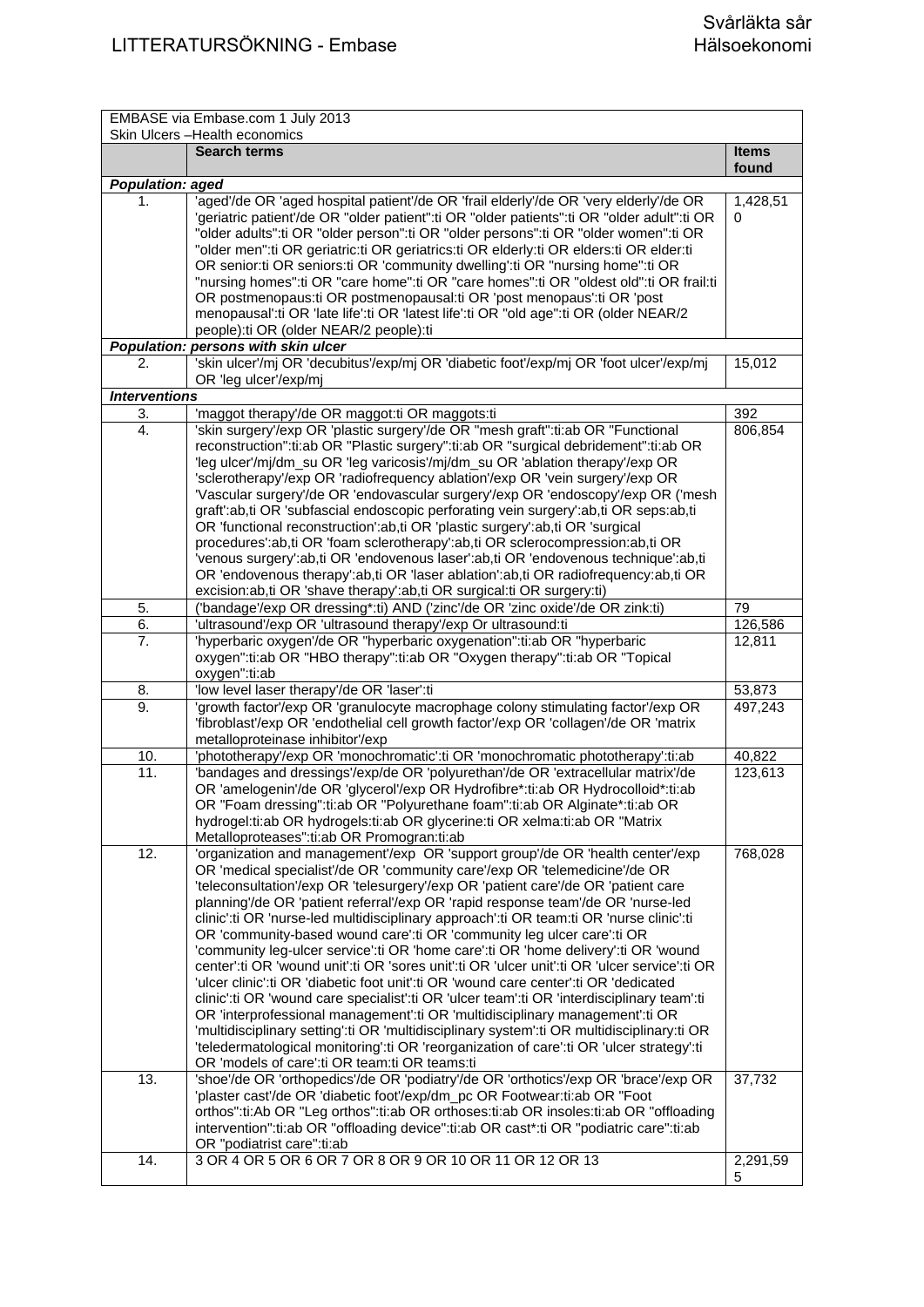| <b>Health Economics</b> |                                                                                          |         |
|-------------------------|------------------------------------------------------------------------------------------|---------|
| 15.                     | ('health economics'/de/mj OR 'economic evaluation'/exp/mj OR 'health-care-               | 363,029 |
|                         | cost'/exp/mj OR 'pharmacoeconomics'/exp/mj OR 'economic aspect'/exp/mj OR                |         |
|                         | 'financial management'/exp/mj OR ((economic near/2 (evaluation* OR analys* OR            |         |
|                         | stud*)) OR (value* near/2 (money or monetary)) OR pharmacoeconomic* OR                   |         |
|                         | (pharmaco next/1economic*) OR "icer" OR (cost NEAR/2 (util* OR benefit* OR               |         |
|                         | effectiveness OR illness OR analys* OR consequence* OR saving* OR breakdown*             |         |
|                         | OR low* OR high* OR estimate* OR variable* OR allocation* OR control* OR                 |         |
|                         | unit))):ti,ab OR (economic* OR cost*):ti OR 'quality adjusted life year'/de/mj OR        |         |
|                         | utility:ti,ab OR utilities:ti,ab OR galy*:ti,ab OR "quality adjusted life":ti,ab OR      |         |
|                         | "disability adjusted life":ti, ab OR daly*:ti, ab OR gald*:ti, ab OR gale*:ti, ab OR     |         |
|                         | qtime*:ti,ab OR "hye":ti,ab OR "hyes":ti,ab OR (('healthy year' OR 'healthy years' OR    |         |
|                         | 'health year' OR 'health years') NEXT/2 equivalent*):ti,ab OR "quality of well           |         |
|                         | being":ti,ab OR "qwb":ti,ab OR "eurogol":ti,ab OR "eq5d":ti,ab OR "eq 5d":ti,ab OR       |         |
|                         | "health utilities index":ti,ab OR "hui":ti,ab OR "hui2":ti,ab OR "hui3":ti,ab OR         |         |
|                         | "rosser":ti,ab OR "sf 6":ti,ab OR "sf6":ti,ab OR "sf6D":ti,ab OR "sf 6D":ti,ab OR "short |         |
|                         | form 6D":ti,ab OR "time trade off":ti,ab OR "time tradeoff":ti,ab OR "standard           |         |
|                         | gamble":ti,ab OR ((willing or willingness) near/2 (pay or accept)):ti,ab)                |         |
| <b>Combined sets</b>    |                                                                                          |         |
| 16.                     | 1 AND 2 AND 14 AND 15                                                                    | 88      |

/de= Term from the EMTREE controlled vocabulary

/exp= Includes terms found below this term in the EMTREE hierarchy

/mj = Major Topic

:ab = Abstract

:au = Author

:ti = Article Title

:ti:ab = Title or abstract

 $*$  = Truncation

" " = Citation Marks; searches for an exact phrase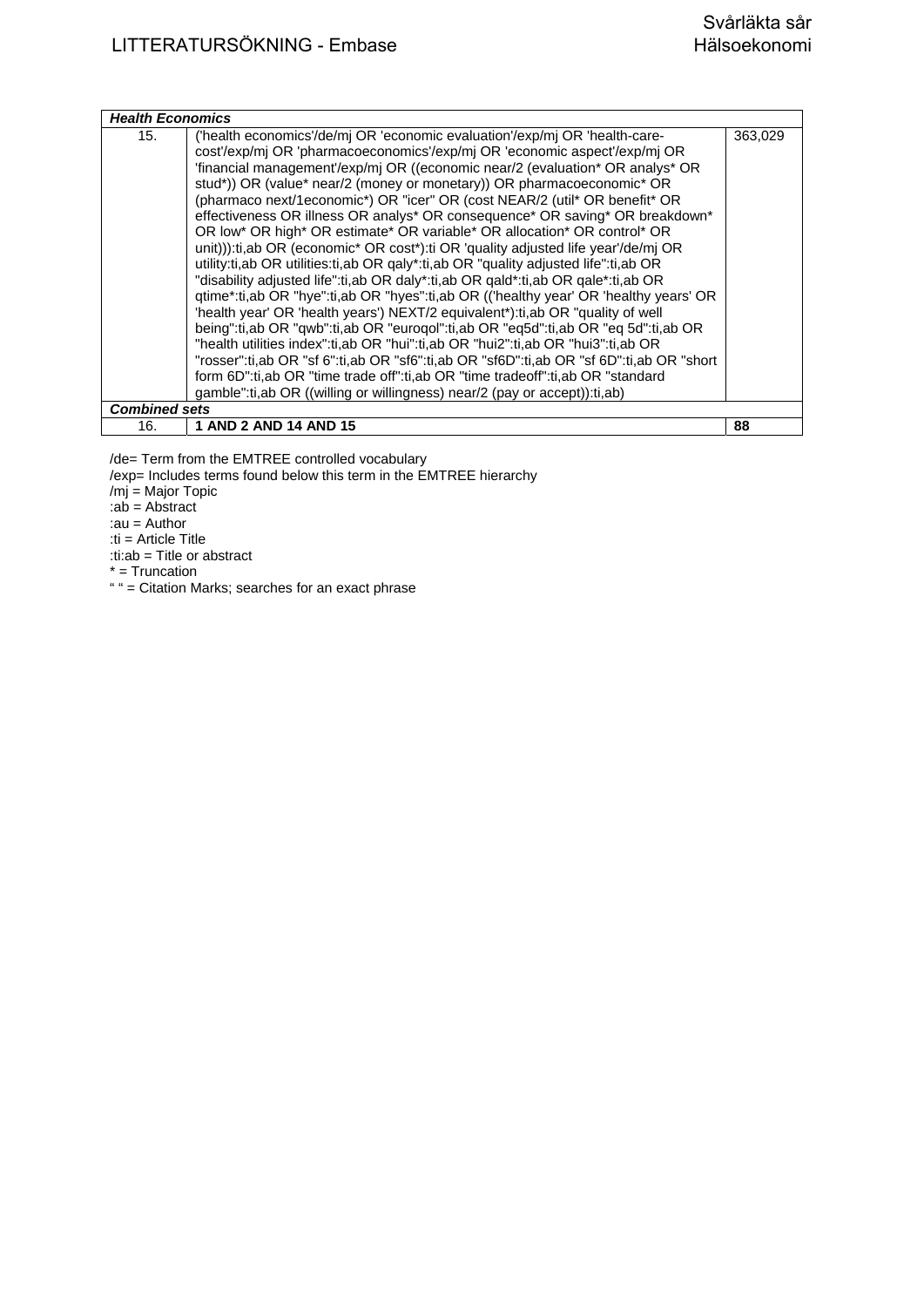| Pubmed via NLM 1 July 2013<br>Skin Ulcers - Health economics |                                                                                                                                                                                                                                                                                                                                                                                                                                                                                                                                                                                                                                                                                                                                                                                                                                                                                                                                                                                                                                                                                                                                                                                                                                                                                             |                       |
|--------------------------------------------------------------|---------------------------------------------------------------------------------------------------------------------------------------------------------------------------------------------------------------------------------------------------------------------------------------------------------------------------------------------------------------------------------------------------------------------------------------------------------------------------------------------------------------------------------------------------------------------------------------------------------------------------------------------------------------------------------------------------------------------------------------------------------------------------------------------------------------------------------------------------------------------------------------------------------------------------------------------------------------------------------------------------------------------------------------------------------------------------------------------------------------------------------------------------------------------------------------------------------------------------------------------------------------------------------------------|-----------------------|
|                                                              | <b>Search terms</b>                                                                                                                                                                                                                                                                                                                                                                                                                                                                                                                                                                                                                                                                                                                                                                                                                                                                                                                                                                                                                                                                                                                                                                                                                                                                         | <b>Items</b><br>found |
| <b>Population: aged</b>                                      |                                                                                                                                                                                                                                                                                                                                                                                                                                                                                                                                                                                                                                                                                                                                                                                                                                                                                                                                                                                                                                                                                                                                                                                                                                                                                             |                       |
| 1.                                                           | "Aged"[Mesh:NoExp] OR "Aged, 80 and over"[Mesh] OR "Frail Elderly"[Mesh] OR<br>"Homes for the Aged"[MeSH] OR Aged[ti] OR elder[ti] OR elderly[ti] OR elders[ti]<br>OR old[ti] OR older[ti] OR geriatric[ti] OR "65 years"[ti] OR senior[ti] OR seniors[ti]<br>OR ((Aged[tiab] OR elder[tiab] OR elderly[tiab] OR elders[tiab] OR old[tiab] OR<br>older[tiab] OR geriatric[tiab] OR "65 years"[tiab] OR senior[tiab] OR seniors[tiab])<br>NOT (medline[SB] OR oldmedline[SB]))                                                                                                                                                                                                                                                                                                                                                                                                                                                                                                                                                                                                                                                                                                                                                                                                               | 2391945               |
| <b>Population: Ulcers</b>                                    |                                                                                                                                                                                                                                                                                                                                                                                                                                                                                                                                                                                                                                                                                                                                                                                                                                                                                                                                                                                                                                                                                                                                                                                                                                                                                             |                       |
| 2.                                                           | Leg Ulcer[MeSH:NoExp] OR "Varicose Ulcer"[Mesh] OR "Pyoderma<br>Gangrenosum"[Mesh] OR "Diabetic Foot"[Mesh] OR "Foot Ulcer"[Mesh] OR<br>"Pressure Ulcer"[Mesh] OR ((ulcer*[ti] OR "chronic wound*"[ti]) AND leg*[ti]) OR<br>(("leg ulcer*"[tiab] OR "lower extremity ulcer*"[tiab] OR "vascular ulcer*"[tiab] OR<br>"venous ulcer*"[tiab] OR "arterial ulcer*"[tiab] OR "lower extremity arterial<br>ulcer*"[tiab] OR "arterial insufficiency ulcer*"[tiab] OR "atrophie blanche" [tiab]) NOT<br>Medline[SB]) OR ((Diabet*[ti]) AND (foot[ti] OR feet[ti] OR "lower extremity"[ti] OR<br>"lower extremities"[ti])) OR "Charcot"[ti] OR "heel pressure"[ti] OR "heel ulcer"[ti] OR<br>OR "pressure ulcer*"[tiab] OR bedsore*[tiab] OR "pressure sore*"[tiab] OR<br>"decubitus ulcer*"[tiab]                                                                                                                                                                                                                                                                                                                                                                                                                                                                                                  | 31747                 |
| <b>Interventions</b>                                         |                                                                                                                                                                                                                                                                                                                                                                                                                                                                                                                                                                                                                                                                                                                                                                                                                                                                                                                                                                                                                                                                                                                                                                                                                                                                                             |                       |
| 3.                                                           | "Larva"[Mesh] OR "larval therapy"[tiab] OR maggot[ti] OR "maggot<br>debridement"[tiab] OR "maggot therapy"[tiab] OR larvae[ti]                                                                                                                                                                                                                                                                                                                                                                                                                                                                                                                                                                                                                                                                                                                                                                                                                                                                                                                                                                                                                                                                                                                                                              | 45088                 |
| 4.<br>5.<br>6.                                               | "Surgical Procedures, Minimally Invasive"[Mesh:NoExp] OR "Vascular Surgical<br>Procedures"[Mesh:NoExp] OR "Endovascular Procedures"[Mesh] OR "Leg<br>ulcer/surgery"[MeSH:NoExp] OR "Surgical Mesh"[Mesh] OR "Surgery,<br>Plastic"[MeSH] OR "Sclerotherapy"[Mesh] OR "Endoscopy"[Mesh:NoExp] OR<br>"Venous Insufficiency/surgery"[Mesh:NoExp] OR "Varicose<br>Ulcer/surgery"[MeSH:NoExp] OR "Saphenous Vein/surgery"[MeSH:NoExp] OR<br>"Varicose Veins/surgery"[MeSH:NoExp] OR "Veins/surgery"[MeSH:NoExp] OR<br>"Radio Waves"[Mesh] OR "mesh graft*"[tiab] OR "Subfascial endoscopic<br>perforating vein surgery"[tiab] OR SEPS[tiab] OR "Functional reconstruction"[tiab]<br>OR "Plastic surgery"[tiab] OR "surgical procedures"[tiab] OR "foam<br>sclerotherapy"[tiab] OR sclerocompression[tiab] OR "venous surgery"[tiab] OR<br>"endovenous laser*"[tiab] OR "endovenous technique*"[tiab] OR "Endovenous<br>therap*" [tiab] OR "laser ablation"[tiab] OR Radiofrequency[tiab] OR excision[tiab]<br>OR "shave therapy"[tiab] OR Surgical[ti] OR Surgery[ti]<br>"Bandages"[Mesh] AND ("Zinc Oxide"[MeSH Terms] OR "Zinc Oxide"[nm])<br>"High-Intensity Focused Ultrasound Ablation"[MeSH] OR Ultrasonic<br>Therapy"[MeSH:NoExp] OR "Ultrasonics"[Mesh] OR Ultrasound[ti] OR "Therapeutic | 729808<br>63<br>72219 |
| 7.                                                           | ultrasound"[tiab]<br>"Hyperbaric Oxygenation"[MeSH] OR "Oxygen/therapeutic use"[MeSH] OR<br>"hyperbaric oxygenation"[tiab] OR "hyperbaric oxygen"[tiab] OR "HBO therapy"[tiab]                                                                                                                                                                                                                                                                                                                                                                                                                                                                                                                                                                                                                                                                                                                                                                                                                                                                                                                                                                                                                                                                                                              | 24913                 |
|                                                              | OR "Oxygen therapy" [tiab] OR "Topical oxygen"[tiab]                                                                                                                                                                                                                                                                                                                                                                                                                                                                                                                                                                                                                                                                                                                                                                                                                                                                                                                                                                                                                                                                                                                                                                                                                                        |                       |
| 8.                                                           | "Laser Therapy, Low-Level/methods"[MeSH] OR "laser therapy"[tiab]                                                                                                                                                                                                                                                                                                                                                                                                                                                                                                                                                                                                                                                                                                                                                                                                                                                                                                                                                                                                                                                                                                                                                                                                                           | 6094                  |
| 9.                                                           | "Growth Substances"[MeSH] OR "Epidermal Growth Factor/therapeutic use"[MeSH]<br>OR "Platelet-Derived Growth Factor/therapeutic use"[MeSH] OR "Fibroblast Growth<br>Factors/therapeutic use"[MeSH] OR "growth factor*"[tiab] OR "Growth<br>Substance*"[tiab] OR "Granulocyte-Macrophage Colony-Stimulating Factor"[tiab]<br>OR "Endothelial Growth Factor*"[tiab] OR fibroblast[tiab] OR "Hematopoietic<br>Cell"[tiab] OR "matrix replacement"[tiab] OR hyalofil*[tiab] OR collagen*[tiab] OR<br>emdogain[tiab] OR "hyaluronic acid"[tiab] OR "metalloproteinase inhibitor*"[tiab] OR<br>"tissue enzym*"[tiab] OR timp*[tiab] OR promogran*[tiab] OR "tissue inhibitor*"[tiab]<br>OR metalloproteinase*[tiab] OR angiogenesis[tiab] OR "gene therap*"[tiab] OR<br>"vascular endothelial growth factor*"[tiab] OR VEGF[tiab] OR GCSF[tiab] OR<br>"granulocyte colony stimulating factor*"[tiab]                                                                                                                                                                                                                                                                                                                                                                                               | 550401                |
| 10.                                                          | "Phototherapy"[MeSH] OR "Monochromatic"[tiab]                                                                                                                                                                                                                                                                                                                                                                                                                                                                                                                                                                                                                                                                                                                                                                                                                                                                                                                                                                                                                                                                                                                                                                                                                                               | 29842                 |
| $\overline{11}$ .                                            | "Bandages, Hydrocolloid"[Mesh] OR "Bandages"[Mesh:NoExp] OR "Biological<br>Dressings"[Mesh] OR "Polyurethanes"[Mesh] OR "Alginates/therapeutic use"[MeSH<br>Terms] OR "Extracellular Matrix Proteins/therapeutic use"[MeSH] OR<br>"Amelogenin/therapeutic use"[MeSH] OR "Hydrogels/therapeutic use"[MeSH Terms]<br>OR "Occlusive Dressings"[Mesh] OR "Glycerol"[Mesh:NoExp] OR dressing[tiab] OR<br>dressings[tiab] OR Hydrofibre*[tiab] OR Hydrocolloid*[tiab] OR "Foam<br>dressing*"[tiab] OR "Polyurethane foam"[tiab] OR Alginate*[tiab] OR hydrogel[tiab]                                                                                                                                                                                                                                                                                                                                                                                                                                                                                                                                                                                                                                                                                                                              | 80424                 |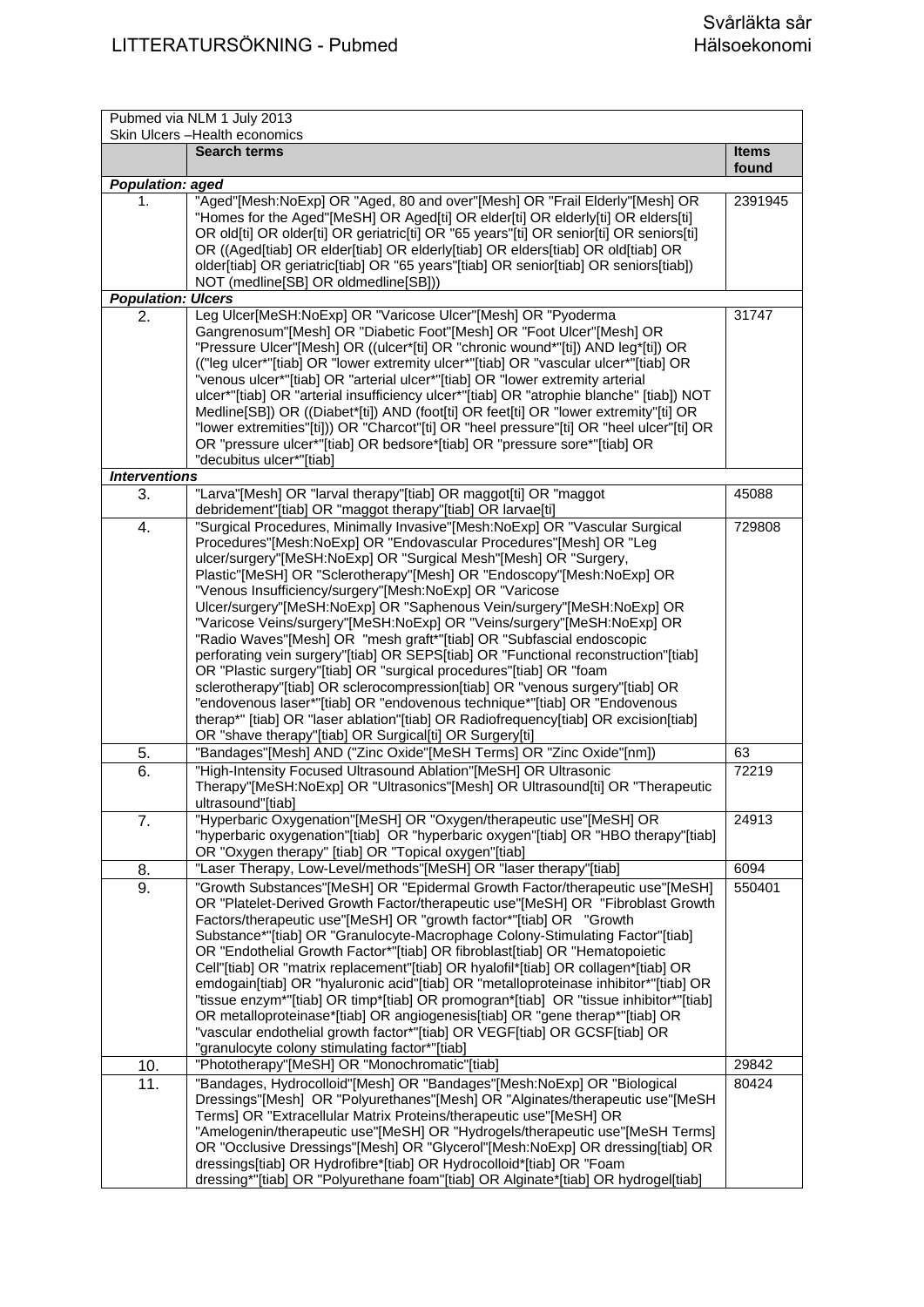|                         | OR hydrogels[tiab] OR glycerine[tiab] OR xelma[tiab] OR "Matrix                                                                                                                                                                                                                                                                                                                                                                                                                                                                                                                                                                                                                                                                                                                                                                                                                                                                                                                                                                                                                                                                                                                                                                                                                                                                                                                                                                                                                                                                                                                                                                   |         |
|-------------------------|-----------------------------------------------------------------------------------------------------------------------------------------------------------------------------------------------------------------------------------------------------------------------------------------------------------------------------------------------------------------------------------------------------------------------------------------------------------------------------------------------------------------------------------------------------------------------------------------------------------------------------------------------------------------------------------------------------------------------------------------------------------------------------------------------------------------------------------------------------------------------------------------------------------------------------------------------------------------------------------------------------------------------------------------------------------------------------------------------------------------------------------------------------------------------------------------------------------------------------------------------------------------------------------------------------------------------------------------------------------------------------------------------------------------------------------------------------------------------------------------------------------------------------------------------------------------------------------------------------------------------------------|---------|
| $\overline{1}2.$        | Metalloproteases"[tiab] OR Promogran[tiab]<br>"Health Services/utilization"[Mesh:NoExp] OR "Health Resources/utilization"[MeSH<br>Terms] OR "Home Care Services "[MAJR] OR "Home Care<br>Services/methods"[Mesh] OR "Home Care Services/organization and<br>administration"[Mesh] OR "Community Health Centers"[MAJR:NoExp] OR<br>"Community Health Centers/organization and administration"[Mesh:NoExp] OR<br>"Community Health Nursing"[Mesh] OR "Community Health Services"[Mesh:NoExp]<br>OR "Primary Health Care"[Mesh:NoExp] OR "Nursing Services"[Mesh] OR "Patient<br>Care Team"[MAJR] OR "Patient Care Team/ organization and administration<br>"[Mesh] OR "Telemedicine"[Mesh] OR "Therapy, Computer-Assisted"[MeSH] OR<br>"Referral and Consultation"[Mesh:NoExp] OR "Remote Consultation"[Mesh] OR<br>"House Calls"[MeSH] OR "Home Care Services"[MeSH] OR "Ambulatory Care<br>Facilities"[Mesh:NoExp] OR "Outpatient Clinics, Hospital"[Mesh] OR "Nursing                                                                                                                                                                                                                                                                                                                                                                                                                                                                                                                                                                                                                                                            | 504006  |
|                         | Administration Research"[MeSH Terms] OR "Nurse's Practice Patterns/organization<br>and administration"[Mesh] OR "Hospital Units"[MAJR] OR "Hospital<br>Units/organization and administration"[Mesh:NoExp] OR "Hospitals, Special"[MAJR]<br>OR "Hospitals, Special/organization and administration"[MeSH] OR "Models,                                                                                                                                                                                                                                                                                                                                                                                                                                                                                                                                                                                                                                                                                                                                                                                                                                                                                                                                                                                                                                                                                                                                                                                                                                                                                                              |         |
|                         | Organizational"[MAJR] OR "Academic Medical Centers/organization and<br>administration"[MeSH Terms] OR "Interdisciplinary Communication"[MAJR] OR<br>"Interdisciplinary Communication/organization and administration"[MeSH] OR<br>"Mobile Health Units"[MAJR] OR "Mobile Health Units/organization and<br>administration"[MeSH] OR "Delivery of Health Care, Integrated"[MAJR] OR "Delivery<br>of Health Care, Integrated/organization and administration"[MeSH] OR "Patient-                                                                                                                                                                                                                                                                                                                                                                                                                                                                                                                                                                                                                                                                                                                                                                                                                                                                                                                                                                                                                                                                                                                                                     |         |
|                         | Centered Care"[MAJR] OR "Patient-Centered Care/organization and<br>administration"[MeSH] OR "Interprofessional Relations"[MeSH] OR "Community<br>Networks"[MAJR] OR "Community Networks/organization and<br>administration"[MeSH] OR organization[ti] OR organizational[ti] OR organized[ti] OR<br>organis*[ti] OR "organisational infrastructure*"[ti] OR "nurse-led clinic*"[ti] OR                                                                                                                                                                                                                                                                                                                                                                                                                                                                                                                                                                                                                                                                                                                                                                                                                                                                                                                                                                                                                                                                                                                                                                                                                                             |         |
|                         | "nurse-led multidisciplinary approach"[ti] OR team[ti] OR "nurse clinic*"[ti] OR<br>"community-based wound care"[ti] OR "community leg ulcer care"[ti] OR "community<br>leg-ulcer service*"[ti] OR "home care"[ti] OR "home delivery"[ti] OR "wound<br>center*"[ti] OR "wound unit"[ti] OR "sores unit"[ti] OR "Ulcer unit"[ti] OR "ulcer<br>service*"[ti] OR "ulcer clinic*"[ti] OR "Wound care center*"[ti] OR "dedicated                                                                                                                                                                                                                                                                                                                                                                                                                                                                                                                                                                                                                                                                                                                                                                                                                                                                                                                                                                                                                                                                                                                                                                                                       |         |
|                         | clinic*"[ti] OR "wound care specialist*"[ti] OR "ulcer team"[ti] OR "Interdisciplinary<br>team"[ti] OR "Interprofessional management"[ti] OR Multidisciplinary[ti] OR<br>"Teledermatological monitoring"[ti] OR "Reorganization of care"[ti] OR "ulcer<br>strategy"[ti] OR "models of care"[ti] OR "leg club*"[ti] OR "vascular surgeon "[ti] OR<br>"foot team"[tiab] OR "foot care team"[tiab] OR "foot center"[tiab] OR "limb salvage<br>team"[tiab]                                                                                                                                                                                                                                                                                                                                                                                                                                                                                                                                                                                                                                                                                                                                                                                                                                                                                                                                                                                                                                                                                                                                                                            |         |
| 13.                     | "Diabetic Foot/prevention and control"[Mesh] OR "Foot Ulcer/prevention and control"<br>[MeSH] OR "Orthotic Devices"[MeSH] OR Braces[MeSH] OR Shoes[MeSH] OR<br>Podiatry[MeSH] OR "Casts, Surgical"[Mesh] OR "Equipment Design"[Mesh:NoExp]<br>OR Footwear[tiab] OR "Foot orthos*"[tiab] OR "Leg orthos*"[tiab] OR orthoses[tiab]<br>OR insoles[tiab] OR "offloading intervention*"[tiab] OR "offloading device*"[tiab] OR<br>cast*[ti] OR "podiatric care"[tiab] OR "podiatrist care"[tiab]                                                                                                                                                                                                                                                                                                                                                                                                                                                                                                                                                                                                                                                                                                                                                                                                                                                                                                                                                                                                                                                                                                                                       | 146136  |
| 14.                     | 3 OR 4 OR 5 OR 6 OR 7 OR 8 OR 9 OR 10 OR 11 OR 12 OR 13                                                                                                                                                                                                                                                                                                                                                                                                                                                                                                                                                                                                                                                                                                                                                                                                                                                                                                                                                                                                                                                                                                                                                                                                                                                                                                                                                                                                                                                                                                                                                                           | 2109376 |
| <b>Health economics</b> |                                                                                                                                                                                                                                                                                                                                                                                                                                                                                                                                                                                                                                                                                                                                                                                                                                                                                                                                                                                                                                                                                                                                                                                                                                                                                                                                                                                                                                                                                                                                                                                                                                   |         |
| 15.                     | ("Economics"[Mesh:NoExp] OR "Costs and Cost Analysis"[Mesh] OR "Economics,<br>Hospital"[Mesh] OR "Economics, Medical"[Mesh] OR "Economics, Nursing"[Mesh]<br>OR "Economics, Pharmaceutical"[Mesh] OR "Fees and Charges"[Mesh] OR<br>"Budgets"[Mesh] OR "Resource Allocation"[Mesh] OR "economics" [Subheading]<br>OR "cost utility"[tiab] OR "cost/utility"[tiab] OR cost/benefit*[tiab] OR cost<br>benefit*[tiab] OR "cost effectiveness"[tiab] OR cost/effectiveness[tiab] OR "cost of<br>illness"[tiab] OR cost analys*[tiab] OR cost consequence*[tiab] OR cost saving*[tiab]<br>OR cost breakdown*[tiab] OR cost lowering*[tiab] OR cost estimate*[tiab] OR cost<br>variable*[tiab] OR cost allocation*[tiab] OR cost control*[tiab] OR "cost per unit"[tiab]<br>OR economic*[ti] OR cost[ti] OR costs[ti] OR costing[ti] OR costly[ti] OR "value for<br>money"[tiab] OR pharmacoeconomic*[tiab] OR "icer"[tiab] OR economic<br>evaluation*[tiab] OR economic analys*[tiab] OR economic stud*[tiab] OR<br>((economic*[tiab] OR price*[tiab] OR pricing[tiab] OR cost[tiab] OR costs[tiab] OR<br>costing[tiab] OR costly[tiab] OR financial[tiab] OR finance*[tiab] OR<br>expenditure*[tiab] OR budget*[tiab] OR resource allocat*[tiab] OR "resource<br>utilisation"[tiab] OR "resource utilization"[tiab] OR charge*[tiab] OR fee[tiab] OR<br>fees[tiab]) NOT medline[sb]) OR "Quality-Adjusted Life Years"[Mesh] OR utility[tiab]<br>OR utilities[tiab] OR qaly*[tiab] OR "quality adjusted life"[tiab] OR "disability adjusted<br>life"[tiab] OR daly*[tiab] OR qald*[tiab] OR qale*[tiab] OR qtime*[tiab] OR "hye"[tiab] | 645550  |